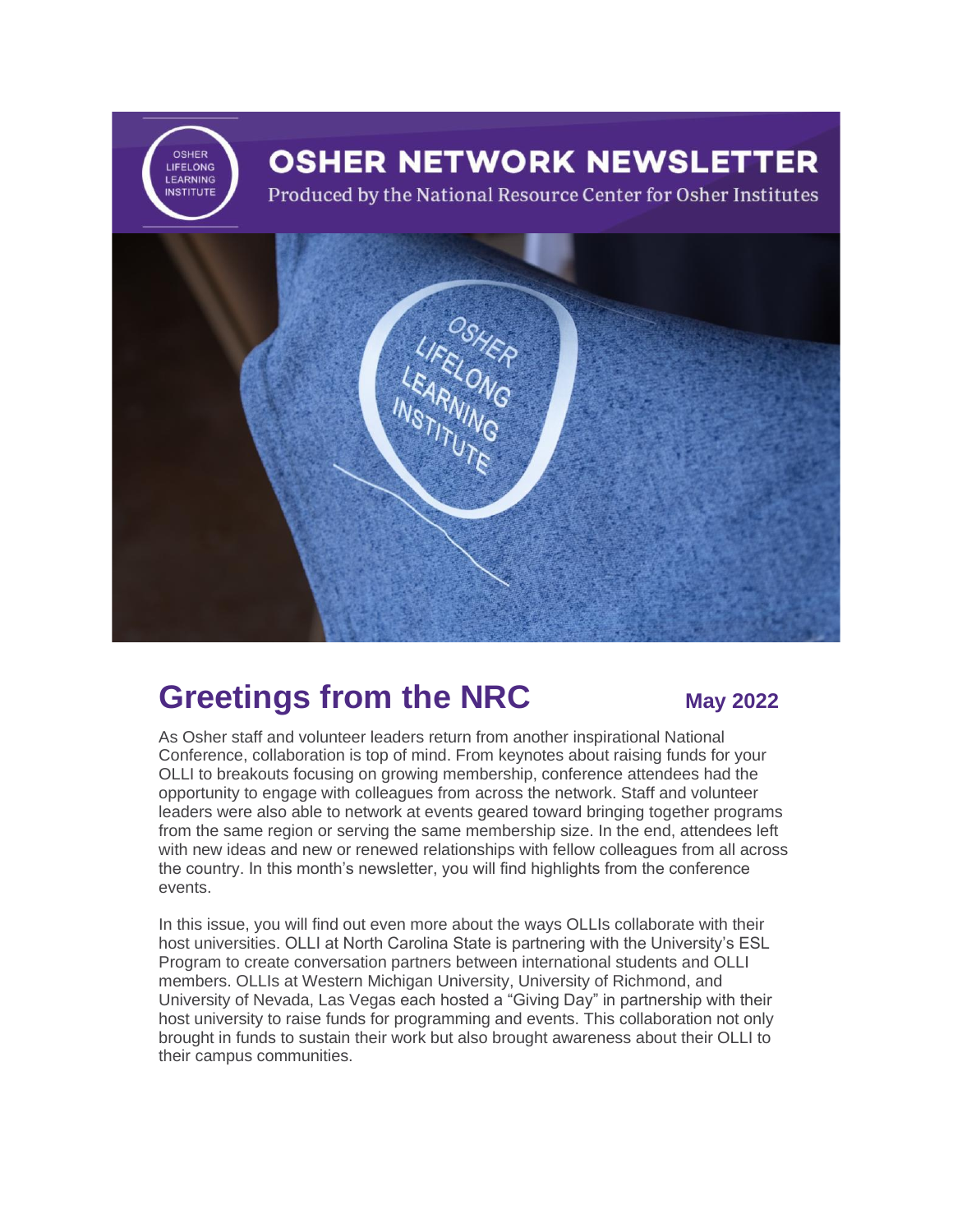As staff and volunteer leaders return to their OLLIs, we hope you all bring home renewed energy, fresh ideas and a stronger connection to the Osher network. We are grateful to all who presented sessions, led table topics, and shared their knowledge and experience with others across the network!

With thanks from the Osher NRC team,

Amanda Rhodes, Associate Director **Osher NRC** 

**National Resource Center** for Osher Institutes





**[Newsletter](https://r20.rs6.net/tn.jsp?f=001WQE6s7fVS_bRTpL9NgpwrAHZnbj2J6kQ9kLkvALcTlqqe0ZXOEpeDVNiTMzngDN8ARj9h0dC0HkCDfhNG4nLg1Q0y8sMDIWeCryvq_ioo7I5B1Pu70nuKGSE0lkNOEjw7cFqbmVKMLZfwrAZMfjuKWUpZZEcgNCARUIR_cpL57HqidijmMpiKEWisYpA8UVy6C2MhtJkJ0k_v1nkPmhFOxbCsjM1Buw1&c=hOzH1S3Hr62MNDyW7L05VAfRqTWWQUeqLqLMYS-Bun1QEFoaXMco_Q==&ch=zHKVZeJlOe-QwTeaLd8stKp4-P0qcXD1cYJEmCI-Ha0uFQMjmNnwqQ==)  [Archives](https://r20.rs6.net/tn.jsp?f=001WQE6s7fVS_bRTpL9NgpwrAHZnbj2J6kQ9kLkvALcTlqqe0ZXOEpeDVNiTMzngDN8ARj9h0dC0HkCDfhNG4nLg1Q0y8sMDIWeCryvq_ioo7I5B1Pu70nuKGSE0lkNOEjw7cFqbmVKMLZfwrAZMfjuKWUpZZEcgNCARUIR_cpL57HqidijmMpiKEWisYpA8UVy6C2MhtJkJ0k_v1nkPmhFOxbCsjM1Buw1&c=hOzH1S3Hr62MNDyW7L05VAfRqTWWQUeqLqLMYS-Bun1QEFoaXMco_Q==&ch=zHKVZeJlOe-QwTeaLd8stKp4-P0qcXD1cYJEmCI-Ha0uFQMjmNnwqQ==)**

**[Submit an](mailto:oshernrc@northwestern.edu)  [Article](mailto:oshernrc@northwestern.edu)**

**[Subscribe to](https://r20.rs6.net/tn.jsp?f=001WQE6s7fVS_bRTpL9NgpwrAHZnbj2J6kQ9kLkvALcTlqqe0ZXOEpeDZbiTwLR39FzN-ZAHlsN3R3fcrFnHzdLf03jcv92L7v0Vy23JeHUvxB-lmk6Mw6HJwDuo_fTJublg-HZ5X3s8O-zMBVy-3TzNdR61Li4RSqbFzx4Q8xaEs1ksRBIdWeqUJhnU4vkFG-Emk0TPFhaEdTiF2aNifHG9Njo-TFo1CrYVCgQsWAYxr8adlJL0LRQph7zZgIXfDGGP2awEQ8xWMPKIENNWgokzFN8juvg9xLDCOX1pK6mIe9JH4w_IF6CjTy3851l8QKaxb4LREoBDyabyX9GuVW9nogCNPcGnfutFVvlkVG7RKIHQjxVnhwc-Tjvse6Qenf0iJVf0rbwSxVoMfmGBO7uZqJRdW5w1pA7GrjHaCj2gBUfSkJHYn_gR2p2J-k1kdXULwjP6_6mPYxX56LLezCAcq3KC6jaMcfmWNxSDUT4EIhNGqlJgbj06U42HFhNJFGTxQ4RyVQo3LW9aJn96HnFEMByspNpLD21fpqvK4GcAQklqTlMxqWBv9w-f2RI0YITl2njWirZiNI9rWlxy0p8aG6ADay1BJjWJowQVUGU67ulT7SvSeUowYE_XpMhHp0jTy6VgaFRCzUMWShtftxZqFk6uaIcBaxjrtoo6XYKS8NcUl7IqJZCkgV-BXvFC55cm3aELfkyo2cbS77YTtqYYORwaOYeeRr4RR5jq1CHaWLCAx2AWWJH9MKKzkan4gKDnOPdpm60lWRz10ozfDbMT-8_dKmcJXHm&c=hOzH1S3Hr62MNDyW7L05VAfRqTWWQUeqLqLMYS-Bun1QEFoaXMco_Q==&ch=zHKVZeJlOe-QwTeaLd8stKp4-P0qcXD1cYJEmCI-Ha0uFQMjmNnwqQ==)  [this Newsletter](https://r20.rs6.net/tn.jsp?f=001WQE6s7fVS_bRTpL9NgpwrAHZnbj2J6kQ9kLkvALcTlqqe0ZXOEpeDZbiTwLR39FzN-ZAHlsN3R3fcrFnHzdLf03jcv92L7v0Vy23JeHUvxB-lmk6Mw6HJwDuo_fTJublg-HZ5X3s8O-zMBVy-3TzNdR61Li4RSqbFzx4Q8xaEs1ksRBIdWeqUJhnU4vkFG-Emk0TPFhaEdTiF2aNifHG9Njo-TFo1CrYVCgQsWAYxr8adlJL0LRQph7zZgIXfDGGP2awEQ8xWMPKIENNWgokzFN8juvg9xLDCOX1pK6mIe9JH4w_IF6CjTy3851l8QKaxb4LREoBDyabyX9GuVW9nogCNPcGnfutFVvlkVG7RKIHQjxVnhwc-Tjvse6Qenf0iJVf0rbwSxVoMfmGBO7uZqJRdW5w1pA7GrjHaCj2gBUfSkJHYn_gR2p2J-k1kdXULwjP6_6mPYxX56LLezCAcq3KC6jaMcfmWNxSDUT4EIhNGqlJgbj06U42HFhNJFGTxQ4RyVQo3LW9aJn96HnFEMByspNpLD21fpqvK4GcAQklqTlMxqWBv9w-f2RI0YITl2njWirZiNI9rWlxy0p8aG6ADay1BJjWJowQVUGU67ulT7SvSeUowYE_XpMhHp0jTy6VgaFRCzUMWShtftxZqFk6uaIcBaxjrtoo6XYKS8NcUl7IqJZCkgV-BXvFC55cm3aELfkyo2cbS77YTtqYYORwaOYeeRr4RR5jq1CHaWLCAx2AWWJH9MKKzkan4gKDnOPdpm60lWRz10ozfDbMT-8_dKmcJXHm&c=hOzH1S3Hr62MNDyW7L05VAfRqTWWQUeqLqLMYS-Bun1QEFoaXMco_Q==&ch=zHKVZeJlOe-QwTeaLd8stKp4-P0qcXD1cYJEmCI-Ha0uFQMjmNnwqQ==)**

# **OLLI NEWS**

**OLLI AT NORTH CAROLINA STATE Conversations and Coffee - International Style**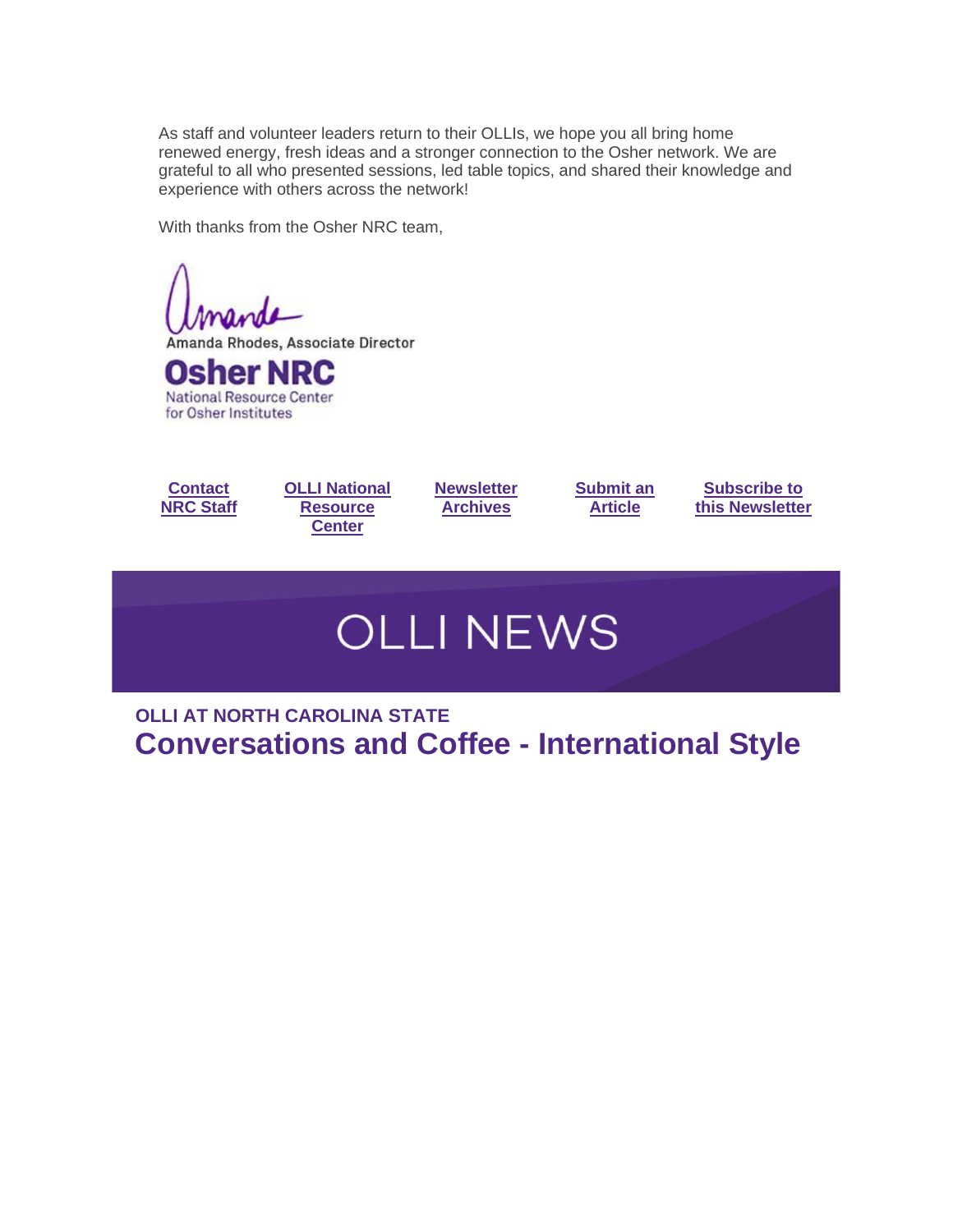

Members of OLLI at North Carolina (NC) State are partnering with international students for coffee and conversations. This not only allows for learning and interactions for both parties but also serves as an opportunity for international students to practice their conversational skills!

Robin Kube, senior lecturer in foreign languages and literature at NC State, coordinates the **[ESL Program](https://r20.rs6.net/tn.jsp?f=001WQE6s7fVS_bRTpL9NgpwrAHZnbj2J6kQ9kLkvALcTlqqe0ZXOEpeDTZtDb5ZsUuzLNgnWTHwLkUlgiWcDe9iY_K9HAPDTG3bdHlNufcJlq2WCDQFIPkwbVvJuj2uk4ei9JIvbXc9UQqjwjW6-vHNB3aJ3SFYDMaD&c=hOzH1S3Hr62MNDyW7L05VAfRqTWWQUeqLqLMYS-Bun1QEFoaXMco_Q==&ch=zHKVZeJlOe-QwTeaLd8stKp4-P0qcXD1cYJEmCI-Ha0uFQMjmNnwqQ==)** which plays a vital role in providing support and resources to international students whose first language is not English. In fall 2021, she was inspired to partner with OLLI after watching *Finding You*, a movie about an American student in Ireland who is matched with a retired community member for the semester abroad. Robin's ask to the OLLI members was a commitment to meeting one-on-one with an international student one hour a month for one semester to help them improve their conversational skills. The result was amazing! Within a week, more than 20 students had been matched up with an OLLI conversation partner.

As the program took off, Robin said that she was grateful that OLLI members and students were able to be matched so quickly and, for many students, these weekly meetings were the highlight of the semester!

OLLI member Denise noted in her experience with her partner, "I do sometimes help her with vocabulary or pronunciation, and it's totally okay. She's also asked some questions about our culture that have been interesting, since expectations can be different in the US than in China! I am a safe person to ask those questions."

For some duos, the conversation extends beyond coffee. One OLLI member invited his conversation partner and a few other international students to his home for a Thanksgiving meal. Another couple hosted their conversation partners for a home cooked Italian dinner.

This successful collaboration is one that OLLI at NC State highly recommends! They have high hopes it will continue for many years at NC State.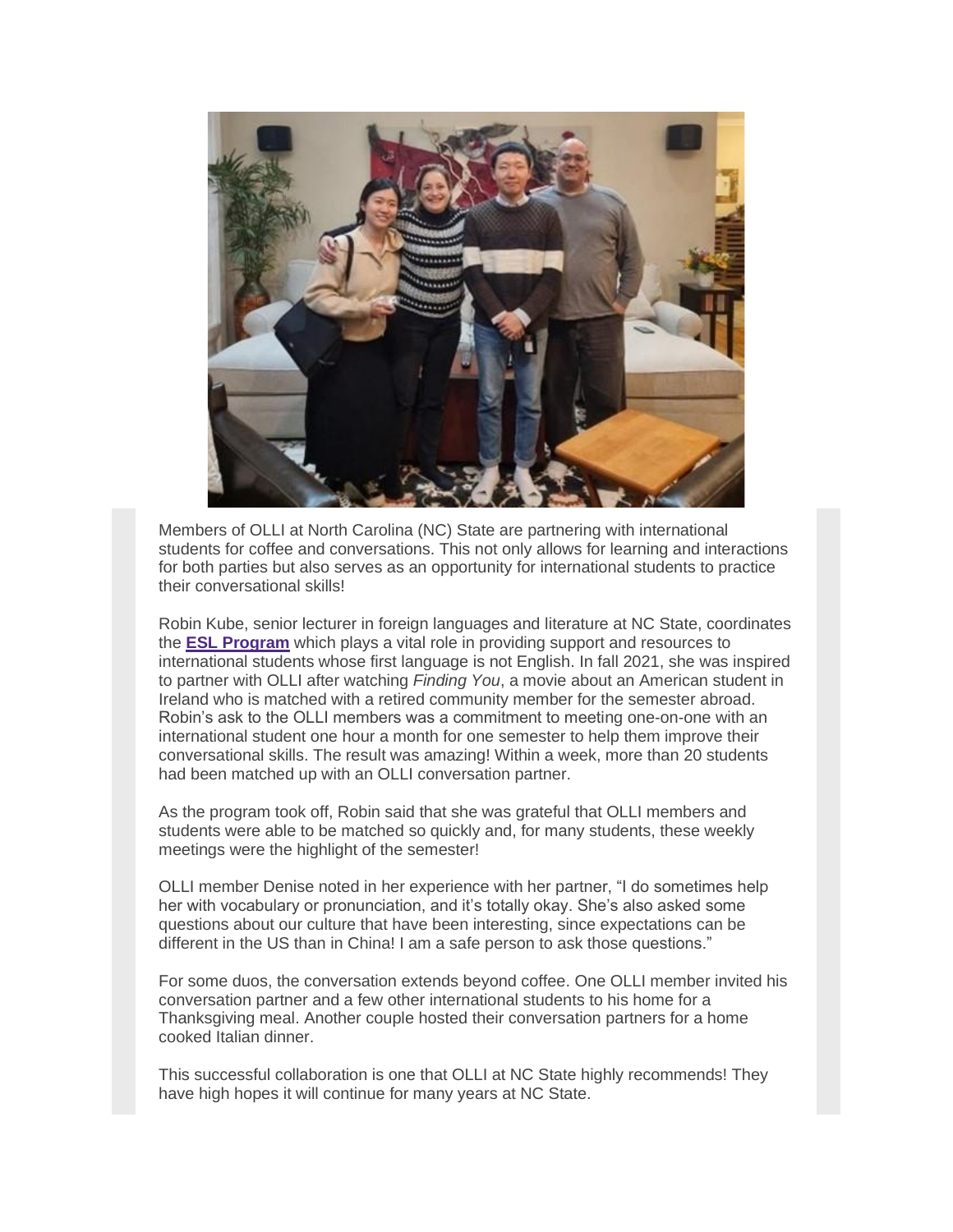#### **OLLIs ACROSS THE USA Giving Days 2022**



Osher Institutes are jumping on the bandwagon of University Giving Days. April is a big month for these fundraising events. OLLIs at University of Oklahoma, Kentucky, South Florida, Pittsburgh, Alabama in Huntsville, and West Virginia all found success and demonstrated their school pride while mobilizing members in good-natured challenges. Three Institutes stood out from the dozens who participated in these university organized events: Western Michigan, Richmond, and Nevada, Las Vegas.

OLLI at Western Michigan University director Toni Woolfork-Barnes notes, "This year, we were more intentional with a stronger communication plan including information in two monthly newsletters, sharing OLLI member testimonials as part of our social media plan, and communicating directly with the entire Advisory Board on how to invite others in their networks to participate. Including a direct email to all OLLI members inviting their participation, we built various challenges throughout the day – a Kick-off Challenge, the Redeye Challenge, and the Lunchtime Crunch. In the end we celebrated a significant increase in giving with nearly \$5,500 raised."

Peggy Watson, Director of Osher at University of Richmond says, "Our Institute has participated in 'UR HERE' for two years. We put our toe in the water last year, and this year we were full participants. We definitely improved our giving from our first year, but we're still new to the game. Members are excited to give during the event, especially if there are matches or incentives that will double their gifts. We will continue to refine our messaging, to avoid confusion. But we already see this event creates a jump-start to our annual Osher giving campaign." Osher at University of Richmond tallied just under \$11,000 in total gifts this year.

At OLLI at University of Nevada, Las Vegas, members were given a challenge grant before their "Rebels Give" Day began. For every \$2 a member gave, an anonymous donor pledged an additional dollar. OLLI director Rob Levrant mentions that "While not our biggest fundraiser, we join in support of our university and demonstrate to the UNLV Foundation that OLLI members participate at a significant level. In fact, our members always place OLLI in the top ten units for number of gifts, comparable to our law school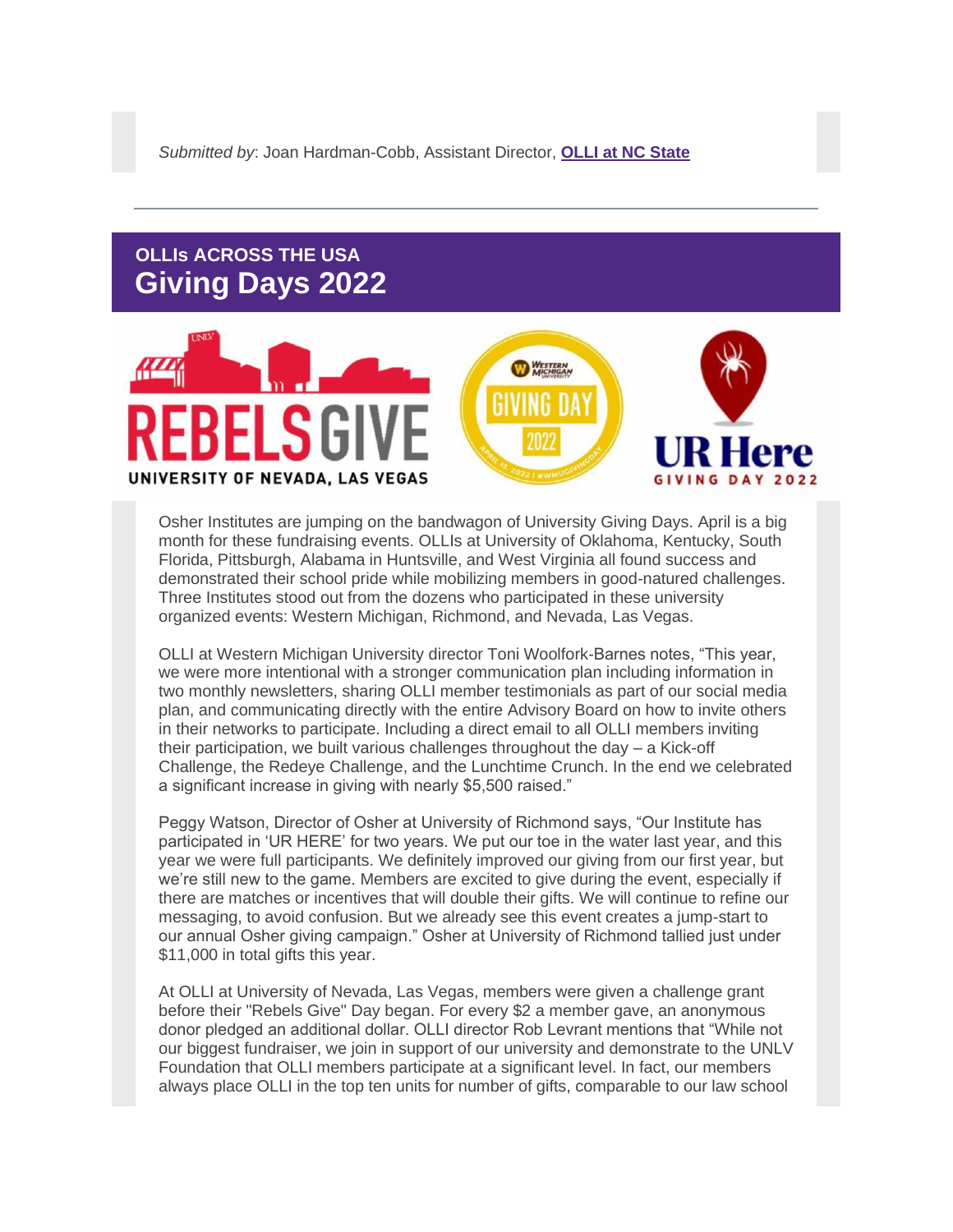and colleges of engineering and hospitality." OLLI raised just under \$8,000 this year. Rob reminds us that when people donate to other areas of the university, they often choose to donate to OLLI as well. Recent donors to their OLLI have included the university president and UNLV's CFO.

*For more information*: Rob Levrant, Director, **[OLLI at University of Nevada, Las](https://r20.rs6.net/tn.jsp?f=001WQE6s7fVS_bRTpL9NgpwrAHZnbj2J6kQ9kLkvALcTlqqe0ZXOEpeDRz3rDsT_xiGQyOLCtczggV6nQ56_ivi6umP2ih2jO-liLCvM7X2iHTl0Nc_G8t2sTTuN_blP1f1yTI7TPp7I0oq_94ReF2JmA==&c=hOzH1S3Hr62MNDyW7L05VAfRqTWWQUeqLqLMYS-Bun1QEFoaXMco_Q==&ch=zHKVZeJlOe-QwTeaLd8stKp4-P0qcXD1cYJEmCI-Ha0uFQMjmNnwqQ==)  [Vegas](https://r20.rs6.net/tn.jsp?f=001WQE6s7fVS_bRTpL9NgpwrAHZnbj2J6kQ9kLkvALcTlqqe0ZXOEpeDRz3rDsT_xiGQyOLCtczggV6nQ56_ivi6umP2ih2jO-liLCvM7X2iHTl0Nc_G8t2sTTuN_blP1f1yTI7TPp7I0oq_94ReF2JmA==&c=hOzH1S3Hr62MNDyW7L05VAfRqTWWQUeqLqLMYS-Bun1QEFoaXMco_Q==&ch=zHKVZeJlOe-QwTeaLd8stKp4-P0qcXD1cYJEmCI-Ha0uFQMjmNnwqQ==)**; Peggy Watson, Director, **[Osher Institute at University of Richmond](https://r20.rs6.net/tn.jsp?f=001WQE6s7fVS_bRTpL9NgpwrAHZnbj2J6kQ9kLkvALcTlqqe0ZXOEpeDTZtDb5ZsUuz1cwsHD2UiiEkQAYOMpNfX3slAX4vEnp25t26Zlx7hznXASI_nTY1ng2NKAyN0XADVHSQbLiQb-TQRFwNKE-6IPlgLBYcEYgz1YYtx6l1grlMlLkards5Ew==&c=hOzH1S3Hr62MNDyW7L05VAfRqTWWQUeqLqLMYS-Bun1QEFoaXMco_Q==&ch=zHKVZeJlOe-QwTeaLd8stKp4-P0qcXD1cYJEmCI-Ha0uFQMjmNnwqQ==)**; Toni Woolfork-Barnes, Director, **[OLLI at Western Michigan University](https://r20.rs6.net/tn.jsp?f=001WQE6s7fVS_bRTpL9NgpwrAHZnbj2J6kQ9kLkvALcTlqqe0ZXOEpeDZGYElfFQd42acm45iZDqv2qnyjpU0Ynic5r67J8RZFVZVXNke-5sXUix9VMrKdSga2KEzZ4irDIwKwlzUk8iD3U8IYxHoJIOg==&c=hOzH1S3Hr62MNDyW7L05VAfRqTWWQUeqLqLMYS-Bun1QEFoaXMco_Q==&ch=zHKVZeJlOe-QwTeaLd8stKp4-P0qcXD1cYJEmCI-Ha0uFQMjmNnwqQ==)**

#### **OLLI AT AQUINAS COLLEGE Happy birthday to a lifelong learning pioneer!**



We would like to send a special birthday wish to Sister Mary Aquinas Weber, Chancellor Emerita at Aquinas College, who celebrated her 99<sup>th</sup> birthday on May  $2^{nd}$ . She has dedicated her life to serving others and is a pioneer in lifelong learning. She started the lifelong learning program at Aquinas College in 1973 and continues to serve the Aquinas College community to this day in her role as Chancellor Emerita.

Sister Aquinas was integral in bringing Aquinas College into the network of Osher Lifelong Learning Institutes in 2008. Upon hearing that she was celebrating her 99<sup>th</sup> birthday, Bernard Osher noted what an inspiration she is to the program at Aquinas and thanked her for her service to others in making the world a better place. We would like to join Mr. Osher in sending well wishes for another year of providing inspiration and service to others. Happy birthday Sister Aquinas!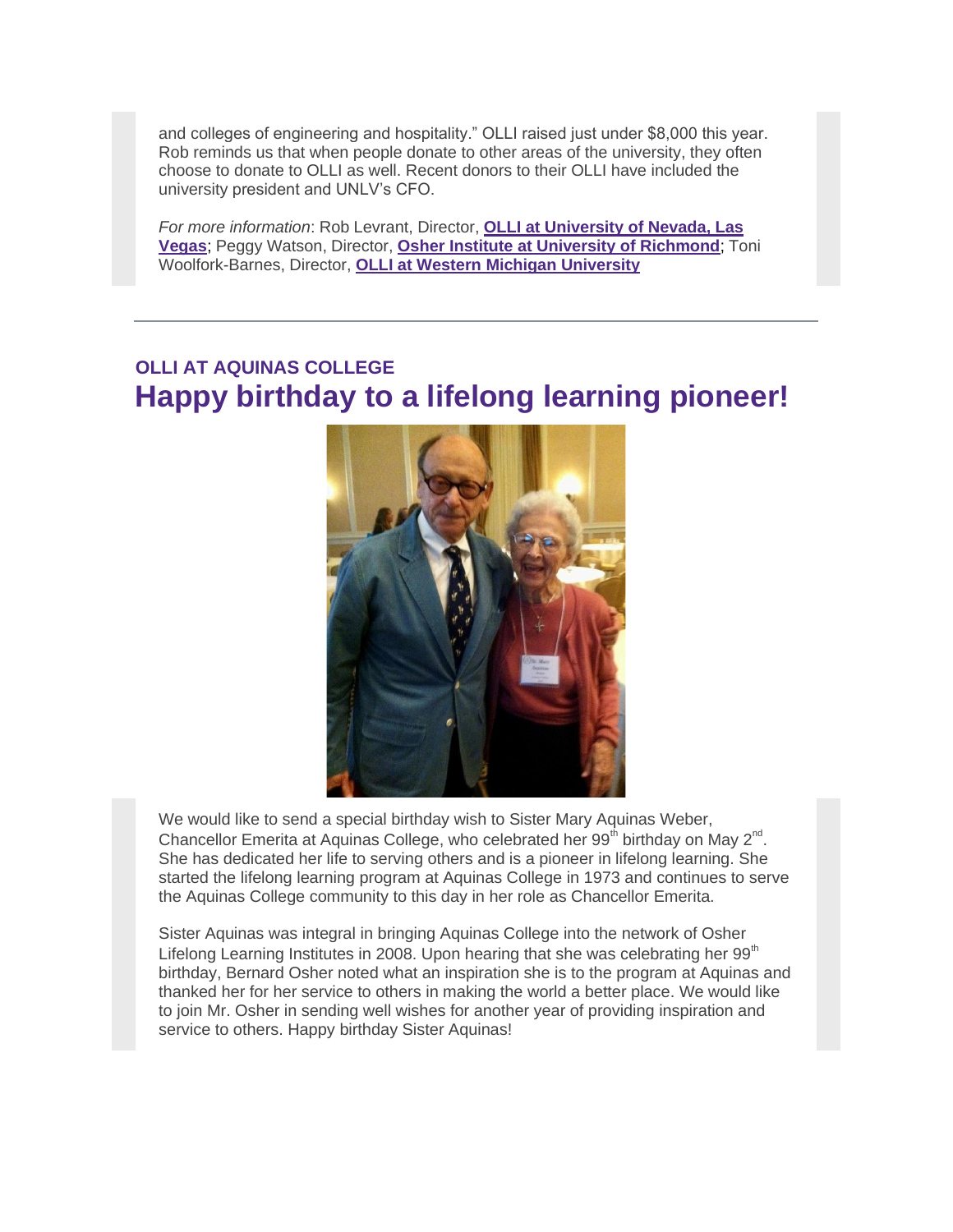### **NRC UPDATES**

### **2022 Osher Institutes National Conference**





The 14<sup>th</sup> Osher Institutes National Conference returned to an in-person event for 2022. It was held April 25th through 27th in Broomfield, Colorado. The national conference, held every 18 months, has not been in-person since 2018. Although a virtual conference was held in 2020, it was a wonderful experience to see old friends and meet new friends. We were fortunate to have pleasant

Colorado weather and wonderful presenters. The conference provided ample opportunities to network, learn, and celebrate the mission of lifelong learning. Osher Institute directors, staff, and member leaders from all over the country attended. Nearly all the 125 Osher Institutes sent two representatives: one staff member and one volunteer leader. This year, we saw about 250 attendees: including participants, guests, and speakers. Programming for 2022 included a keynote session, four plenary sessions, 15 breakout sessions, and facilitated discussions. Additionally, there were numerous opportunities for networking, collaborations, and conversations. The Colorado weather, while windy at times, afforded morning walks, beautiful views and some outdoor meals.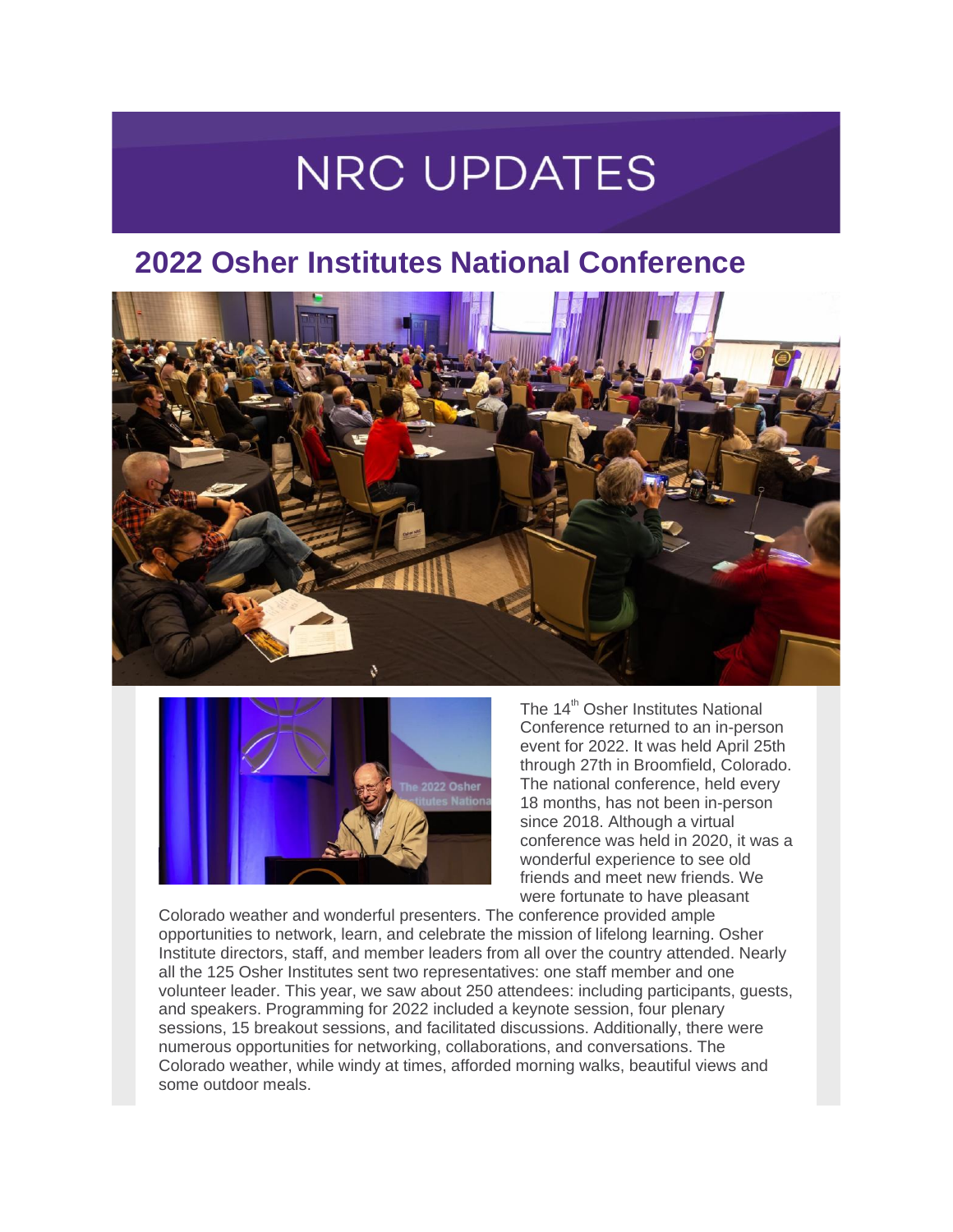Plenary sessions included a presentation on fundraising by author and co-founder of Evergreen Philanthropic Solutions, Diane Lebson, and a presentation from numerous Osher Institute directors and volunteer leaders on collaborative efforts across the network. The keynote address was presented by noted geriatrician, professor, and New York Times bestselling author Dr. Louise Aronson. She presented on her research on aging related matters including cultural perception, medicine, and ageism. The numerous breakout workshops included content on distance learning, technology, instructional methods, marketing, strategic planning, fundraising, diversity, leadership, volunteerism, recruitment, wellness, and research. Attendees repeatedly expressed their gratitude to The Bernard Osher Foundation for their generous support of the National Conference. Overall, 2022 provided another great conference; the topics were relevant, the food was fantastic, and it was great to network and hear from others inperson once again. A special thanks goes to the volunteers and assistance from Colorado State University and University of Denver.

The Osher Institutes National Conference is a sesquiannual, multi-day meeting that has been held at varied locations throughout the country since 2003. The Conference is fully funded by The Bernard Osher Foundation and produced by the National Resource Center for Osher Lifelong Learning Institutes at Northwestern University in collaboration with leaders throughout the network of Osher Lifelong Learning Institutes.

# THE OLLI INSIDER

**QUICK TIPS FOR HELPING OPERATE AN OSHER INSTITUTE Quick Tip - Osher Institute Swag Ideas**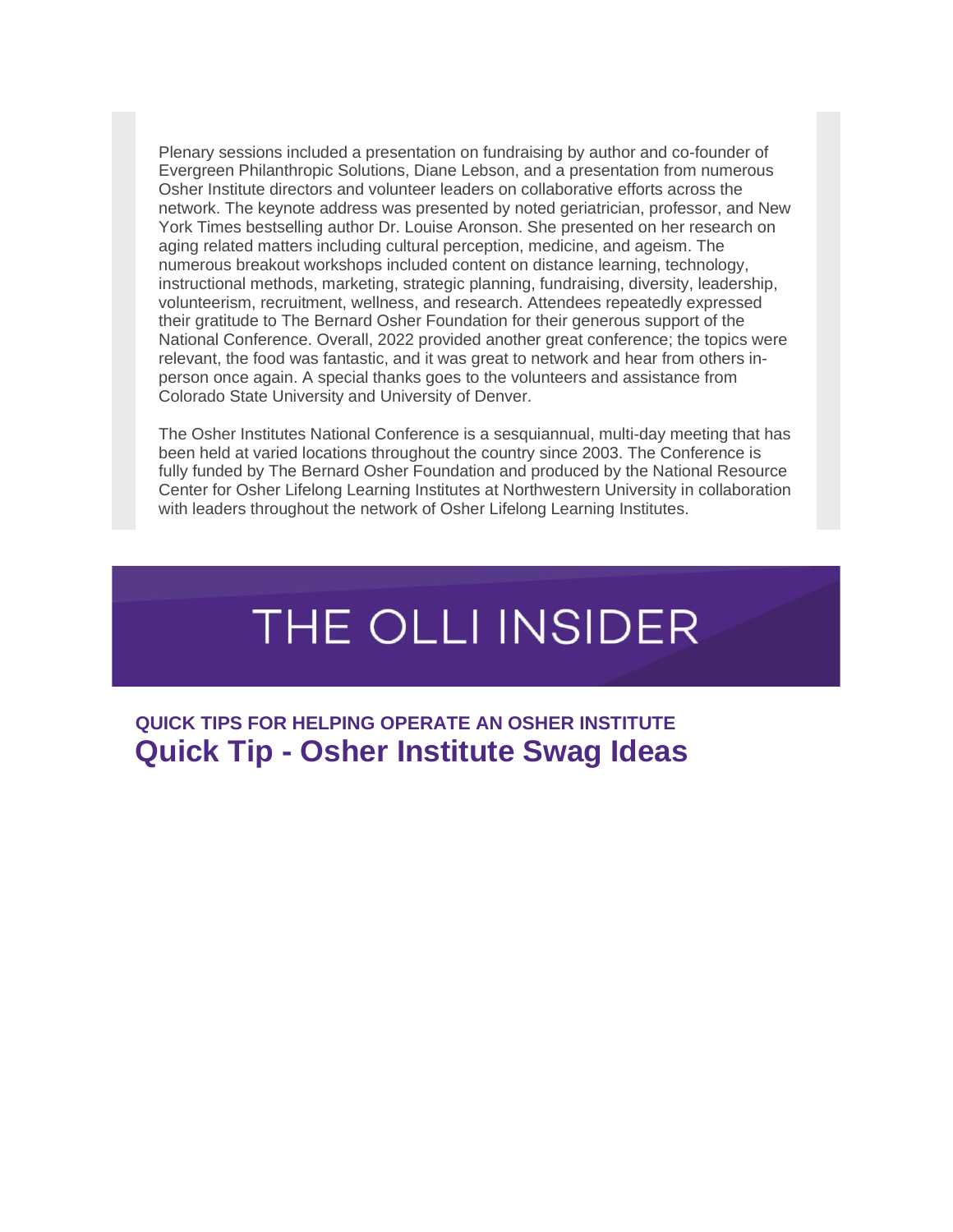

Check out these fun swag items from Osher Institutes across the nation.

#### **CAREER OPENINGS IN THE OLLI NETWORK Job Board**

Director, Osher Lifelong Learning Institute **[North Carolina State University](https://r20.rs6.net/tn.jsp?f=001WQE6s7fVS_bRTpL9NgpwrAHZnbj2J6kQ9kLkvALcTlqqe0ZXOEpeDTZtDb5ZsUuzQTd108QLFBPrE5wqg3SZME-yv5exZ850MKot6VGsQqF5VIlxJGW5Exne21eNi22PoVvSuMwvhDa0Wfo0jvpX7rLE3qCN1YmKaGK6PZRE_To=&c=hOzH1S3Hr62MNDyW7L05VAfRqTWWQUeqLqLMYS-Bun1QEFoaXMco_Q==&ch=zHKVZeJlOe-QwTeaLd8stKp4-P0qcXD1cYJEmCI-Ha0uFQMjmNnwqQ==)**

Program Manager, Osher Lifelong Learning Institute **[Widener University](https://r20.rs6.net/tn.jsp?f=001WQE6s7fVS_bRTpL9NgpwrAHZnbj2J6kQ9kLkvALcTlqqe0ZXOEpeDTZtDb5ZsUuzSOpew8UrawlD1ak5fpdgcRH--xiwz2pfTODrPUTy-FYV2ryD1rKPsFT6jrgvPZAFrRHjcZWMV_dIjJTPmImiBLXfi600zq7zA_ks_Y-QTBuWgxgc3Oqv0KdDS67d0nGm0Bl93UboVismS9Nt4xFkok5Tv7lvHCp7tRQXaWkIFtw5lnxRXJQK-w==&c=hOzH1S3Hr62MNDyW7L05VAfRqTWWQUeqLqLMYS-Bun1QEFoaXMco_Q==&ch=zHKVZeJlOe-QwTeaLd8stKp4-P0qcXD1cYJEmCI-Ha0uFQMjmNnwqQ==)**

Director, OLLI and Community Education **[University of California, Riverside](https://r20.rs6.net/tn.jsp?f=001WQE6s7fVS_bRTpL9NgpwrAHZnbj2J6kQ9kLkvALcTlqqe0ZXOEpeDTZtDb5ZsUuzsXdhUyPTC0ITRcZDfB4JigLwDJW50wkRWo75-hwZpCY-lbAIgmpb6y9I9NHhzQfgCpDstH9wj0KrQl6-CPM5v0KotESzk2HX_0etf79zKZsExWyMxM06Ud5hj16rWxui-SIaYMyMSaXLMajNmkeMRXXArm0oHgtld1iL94IzokYfZAAvm9AmUf4c-CwlyNRvLN2F-EZ1OQsgTEEJyJ2-vg2YJf5DocjyHEQSD9CO1SD3wXRNUFALqslSCohb5WN7Lr1XQqiCmihLs2oKpmdRJA==&c=hOzH1S3Hr62MNDyW7L05VAfRqTWWQUeqLqLMYS-Bun1QEFoaXMco_Q==&ch=zHKVZeJlOe-QwTeaLd8stKp4-P0qcXD1cYJEmCI-Ha0uFQMjmNnwqQ==)**

Administrative Assistant I, Osher Lifelong Learning Institute **[Washington University in St. Louis](https://r20.rs6.net/tn.jsp?f=001WQE6s7fVS_bRTpL9NgpwrAHZnbj2J6kQ9kLkvALcTlqqe0ZXOEpeDTZtDb5ZsUuzosRA8UfHA0Ed1z85BCSB6IQm-71vG4-uExlP9TXkSYQONTkCdQ7XhwILldi1x82oxAwqflLauEGAc3mUFC1xV018WyfooELqdQHW3OOIc-YPQrZpme4saHg0v5mvwdbV388mRoqQ4uii0sOGU00i_vTAUXvGcw8flJMYusBVppUCs1lcSdgpeu_CyFwrXdVDN--aQ08SAz7czBnVfoPBNj5P6HUSCSztq2VdsJH-QQ0NQiwjt0BK3np_D4aQZOkwq5JDl6IkqPPA6IL2TD90csmch2x-jVyG0LwsKO0OzfjzAiPQZzPlghxXVLuT6i63wa0BG1wiv4gnkg3NuCBjEvHZIwhxCZhUwPIuufLo9pR9wsuyhAY3qQhN2KPhJWEC&c=hOzH1S3Hr62MNDyW7L05VAfRqTWWQUeqLqLMYS-Bun1QEFoaXMco_Q==&ch=zHKVZeJlOe-QwTeaLd8stKp4-P0qcXD1cYJEmCI-Ha0uFQMjmNnwqQ==)**

Is there a staff opening at your Osher Institute? Please send it to us at **[oshernrc@northwestern.edu](mailto:oshernrc@northwestern.edu)**